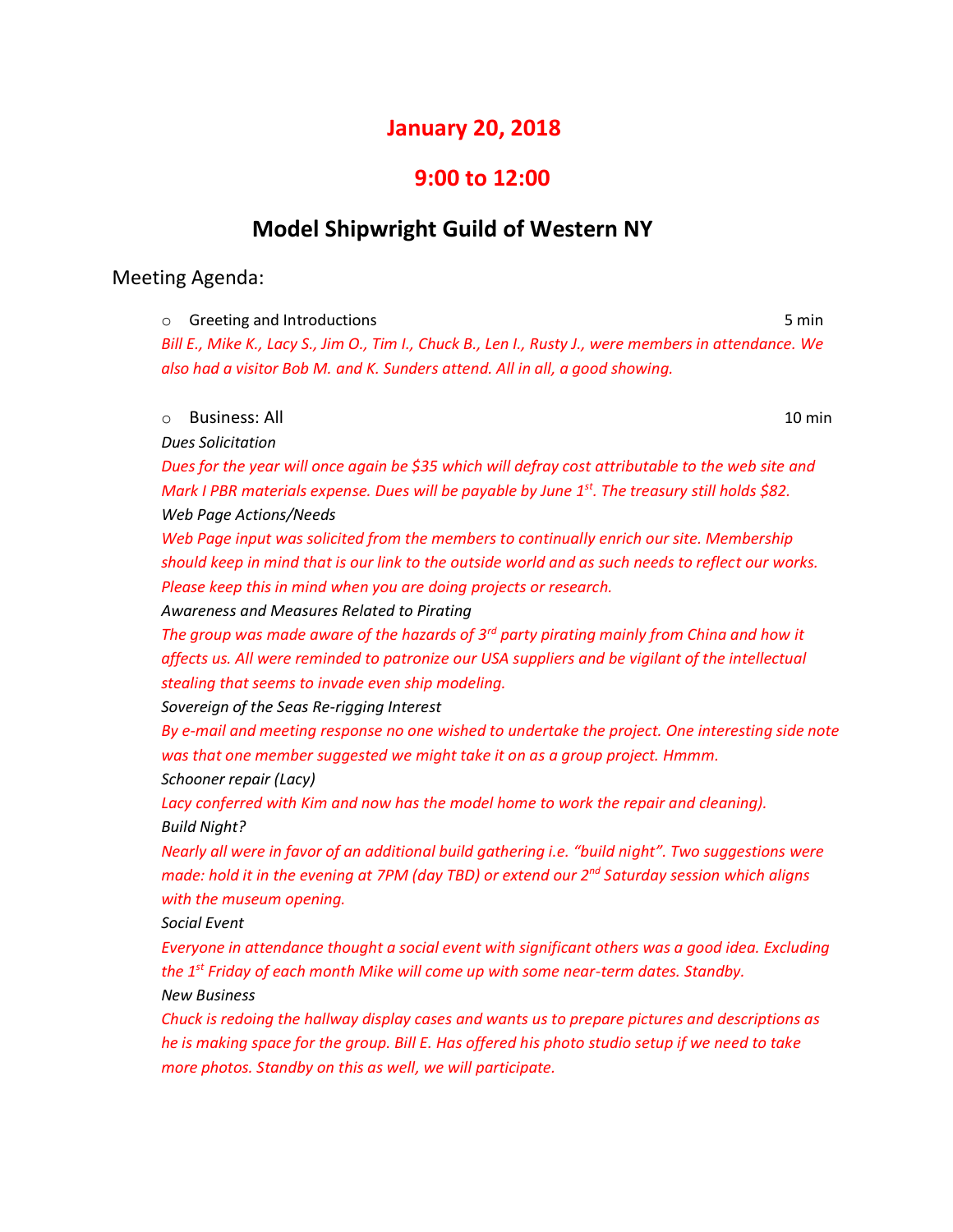*We have been invited to attend and display our works at the April 7th Genesee Wood Carvers Show at the Eisenhardt Auditorium. It will be a combined Model Shipwright Guild of WNY and Military History Society of Rochester, NY event. The museum will lend to the effort some models and members are invited to display their work. The purpose for us is to make people aware of both entities. More on this after we make contact with the host.*

*The general topic of whether the group should or shouldn't take on restorations for clients. One element that came out of the discussion was that if we were to do works of this type we should have some guidelines that any of us can reference. Joe L will take the action to prepare a document.*

o The Annapolis Visit and More: Mike Kamish 30 min *Mike has offered to give a review in pictorial form of the recent visit to Annapolis and for those who haven't seen the pictures of his visit to the Lisbon Museum if we can come up with a VCR.*

*Mike showed a collection of short videos he had of a trip he made on the HMS Rose (later to be used in the movie Master and Commander). He was one of 15 working guests and 15 crew that spent 10 days in the ocean waters of Northern Canada. It was a delightful video scenario of the 6 ships) who made port calls from St John's to Prince Edward Islands (I hope I got that right). What I find fascinating about Mike is that he quietly does what the rest of us dream about!*

o Progress and Problems of the Atlantis Build: Joe Lorenzo: 20 min *Joe has made some progress on the Atlantis build that he will share with the group. Joe covered, in Power Point, a status of the Atlantis build. It addressed about 4 months of hull work including painting, addition of the decking, the build of deck furniture. Joe provided information on adhesives, materials and paints used along with some classic "don'ts" that he encountered in the doing that confounded the build. His build log is on MSW under RC Models. This is not being configured to be an RC model.*

o Group Build of Mark I PBR: "Volunteers" 120 min

*We should be starting the build of the Mark I River Patrol Boat. Jim has been working hard on getting the patterns for the forms correct and will be ready for work during our meeting time. We also will be signing up "volunteers" to take on elements of the build which can be done off line.*

*Jim brought in the plans and his design notebook as well as the bulkheads 1 through 8 that he has fared. Joe had dropped off bulkheads 9 through 15 with patterns attached that Rusty took away to fare and get ready for assembly. We have yet to make sub assembly assignments save the stern section which Joe has volunteered to do. By next meeting we should be addressing assembly of keel and bulkheads and substrate mounting. Jim is off for 2 months so we will stumble along without his leadership.*